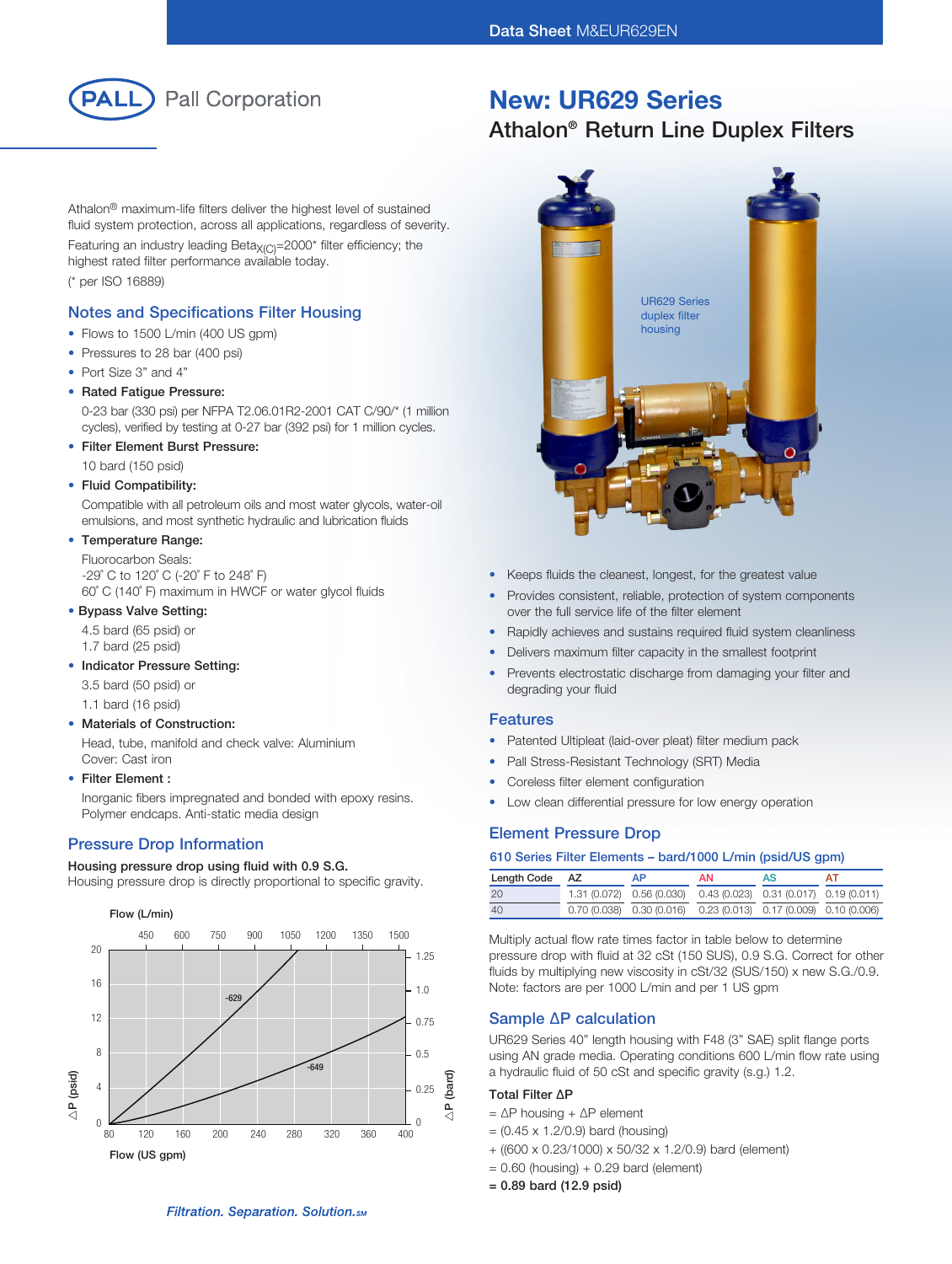## Ordering Information For new installations, select one complete part number from each section below



Note: Pall Athalon filter housings are supplied without filter elements or warning devices fitted. Never operate the filter unless a filter element is fitted and all warning device ports are sealed.

Note: Z indicates fluorocarbon seals are standard. Other options are available; contact Pall. Housing P/N designates indicator port fitted with a plastic shipping plug.

| <b>Table A</b>  | <b>Table B</b>        | <b>Table C</b>        |  |
|-----------------|-----------------------|-----------------------|--|
| No. of Housings | Port & Length Options | <b>Bypass Options</b> |  |
| Table 1         | Tables 2, 3, 4        | Table 5               |  |
|                 | D4820Z                |                       |  |
|                 | D4840Z                |                       |  |
|                 | D6420Z                |                       |  |
| 629C            | D6440Z                |                       |  |
|                 | F4820Z                | $A,G$ , or $N$        |  |
|                 | F4840Z                |                       |  |
|                 | F6420Z                |                       |  |
|                 | F6440Z                |                       |  |
|                 | D4840Z                |                       |  |
| 649C            | D6440Z                | A,G, or N             |  |
|                 | F4840Z                |                       |  |
|                 | F6440Z                |                       |  |
|                 | D6440Z                |                       |  |
| 669C            | F6440Z                | A or G                |  |
|                 | D6440Z                |                       |  |
| 689C            | F6440Z                | A or G                |  |

#### No. of Housings Table 1: No. of Filter Housings

2 (1 per side)

Code 629 649

 $\overline{C}$ 48 64

#### Code D F Port Style Flange J518C code 61 ISO 6162 split flange Table 2: Housing Port Options

|     | Table 3: Port Size | Table 4: Housing Le |  |
|-----|--------------------|---------------------|--|
| 689 | 8 (4 per side)     |                     |  |
| 669 | 6 (3 per side)     |                     |  |
| 649 | 4 (2 per side)     |                     |  |

| ble 3: Port Size |            | Table 4: Housing Length and Seal Options |                                        |  |
|------------------|------------|------------------------------------------|----------------------------------------|--|
| de<br>Port Style |            |                                          | Code Length and Seal Material          |  |
|                  | 3" nominal | 20Z                                      | 20" nominal length, fluorocarbon seals |  |
|                  | 4" nominal | 40Z                                      | 40" nominal length, fluorocarbon seals |  |

# Table 5: Bypass Valve and Service Options

| Code           | <b>Bypass Valve and Service Type</b>           |
|----------------|------------------------------------------------|
| $\overline{A}$ | 1.7 bard (25 psid) bypass valve, cover service |
| G              | 4.5 bard (65 psid) bypass valve, cover service |
| N              | No bypass valve                                |

## Seal Kit P/N: SR629SKZ

\*Other seal material options are available; Contact Pall.

# Section 1 Housing P/N: UR | | | | | 9 Section 2 Element P/N: UE 610



Note: Z indicates fluorocarbon seals are standard. Table 6 Table 3 Other options are available; contact Pall.

#### Table 6: Filter Element Options

| Code | $B_X(c) \ge 2000$ based on ISO 16889 | CST Rating* |
|------|--------------------------------------|-------------|
| AZ   | 3                                    | 07/04/01    |
| AP   | 5                                    | 11/08/03    |
| AN   |                                      | 13/09/04    |
| AS   | 12                                   | 15/11/06    |
| AT   | 25                                   | 16/14/08    |

\* CST: Cyclic Stabilization Test to determine filter rating under stress conditions, based on SAE ARP4205

#### Section 3 (At least one Differential Pressure Indicator or 'B' type blanking plug must be ordered for each filter tower)

## Differential Pressure Indicator P/N:  $RC$   $Z$   $Z$ Table 7 Table 8

Note: If no differential pressure indicator is selected, 'B' type blanking plug (P/N HC9000A104Z) must be ordered separately and fitted to replace the plastic shipping plug in each filter tower.

Note: Z indicates fluorocarbon seals are standard. Other options are available; contact Pall.

For typical installations, only 2 indicators are required - only one housing per side requires an indicator. Replace other shipping plugs with blanking plugs.

#### Table 7: Indicator Options

| Code  | <b>Brass Option indicator</b>                                                           |
|-------|-----------------------------------------------------------------------------------------|
| A218M | Electrical switch (SPDT) with Hirschmann connector                                      |
| A218R | Electrical switch (SPDT) with Hirschmann connector<br>with Red and Green LED indicators |
| A219D | Visual indicator                                                                        |

Other options are available; contact Pall.

#### Table 8: Indicator Pressue Setting Option

| Code                                              | Valve                                                         |  |
|---------------------------------------------------|---------------------------------------------------------------|--|
| 084                                               | For 'A' Valve Option - Housings (1.1 bard - 16 psid)          |  |
| 091                                               | For 'G' and 'N' Valve Options - Housings (3.5 bard - 50 psid) |  |
| Other setting entians are available: contact Dell |                                                               |  |

Other setting options are available; contact Pall.